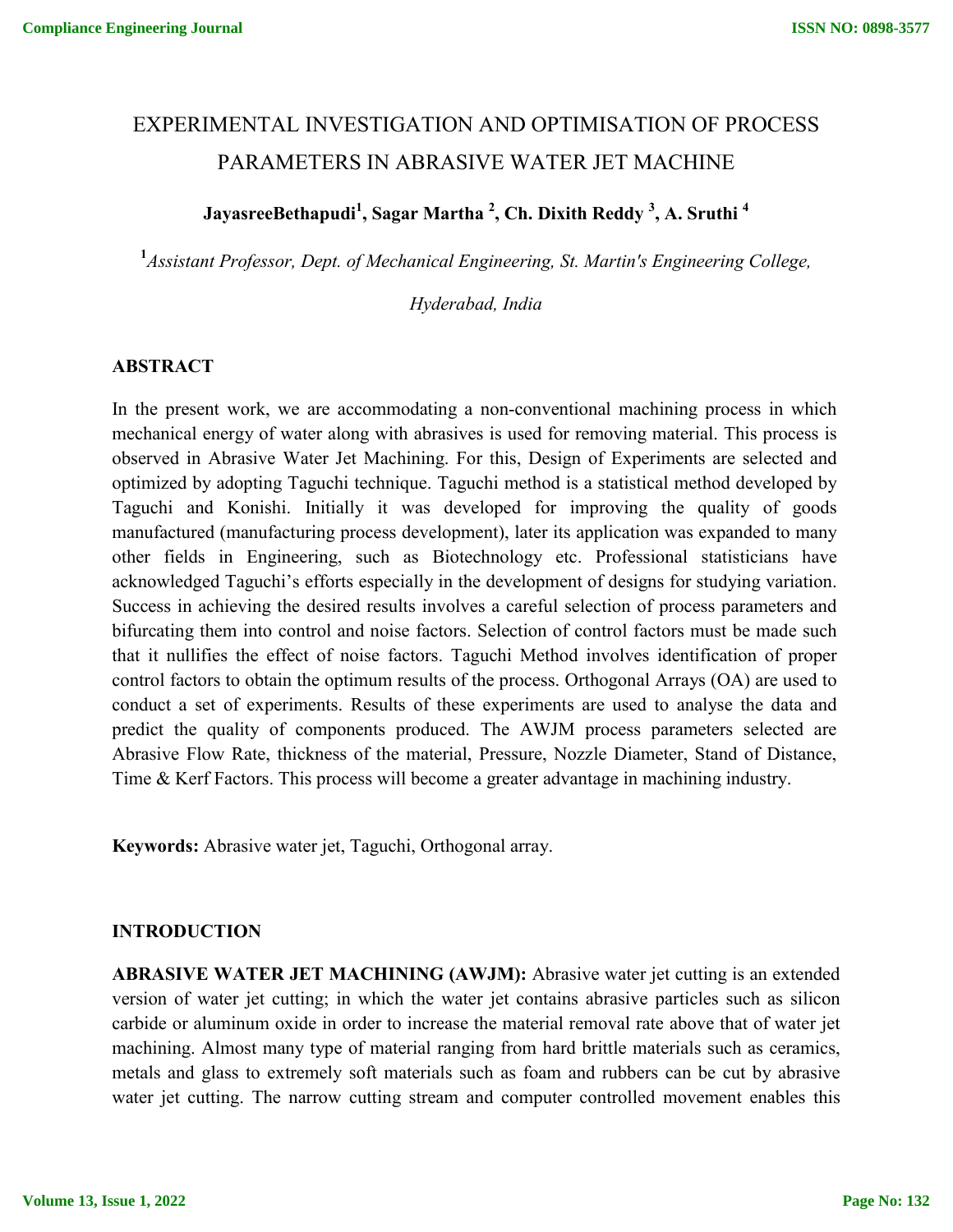process to produce parts accurately and efficiently. This machining process is especially ideal for cutting materials that cannot be cut by laser or thermal cut. Metallic, non-metallic and advanced composite materials of various thicknesses can be cut by this process. This process is particularly suitable for heat sensitive materials that cannot be machined by processes that produce heat while machining.

The schematic of abrasive water jet cutting is shown in Figure. Which is similar to water jet cutting apart from some more features underneath the jewel; namely abrasive, guard and mixing tube. In this process, high velocity water exiting the jewel creates a vacuum which sucks abrasive from the abrasive line, which mixes with the water in the mixing tube to form a high velocity beam of abrasives.

#### **EQUIPMENT**



#### **EXPERIMENTAL INVESTIGATION**

**Step 1:**Glass specimen of 10mm thickness is used. Abrasive type is used is Sic (silicon carbide intensifier pumping system has operating pressure of up to 380 MPa.) The motion of the nozzle is controlled by a computer. The principle AWJM is, abrasives like aluminium oxide, are fed into the nozzle via an abrasive inlet the high pressure. Water jet metal cutting machine yields vary little heat and therefore there is no heat affected zone (HAZ).Water jet machining is also considered as "cold cut" process and therefore is safe for cutting flammable materials such as plastic and polymers.

**Step 2:**The machine is equipped with a gravity feed type of abrasive hopper, anabrasive feeder system, a pneumatically controlled valve and a work piecetable. A sapphire or if ice was used to transform the high-pressure water into a Collimated jet, with a tungsten carbide nozzle of 2mm diameter to form an abrasive water jet. The abrasives used were 60 mesh garnet particles. The abrasives were delivered using compressed air from a hopper to the mixing chamber and were regulated. The abrasive water jet pressure is manually controlled using the pressure gauge. The standoff distance 1.5,2.5 and 3.5. The traverse speed was controlled automatically by the abrasive waterjet system programmed by NC code.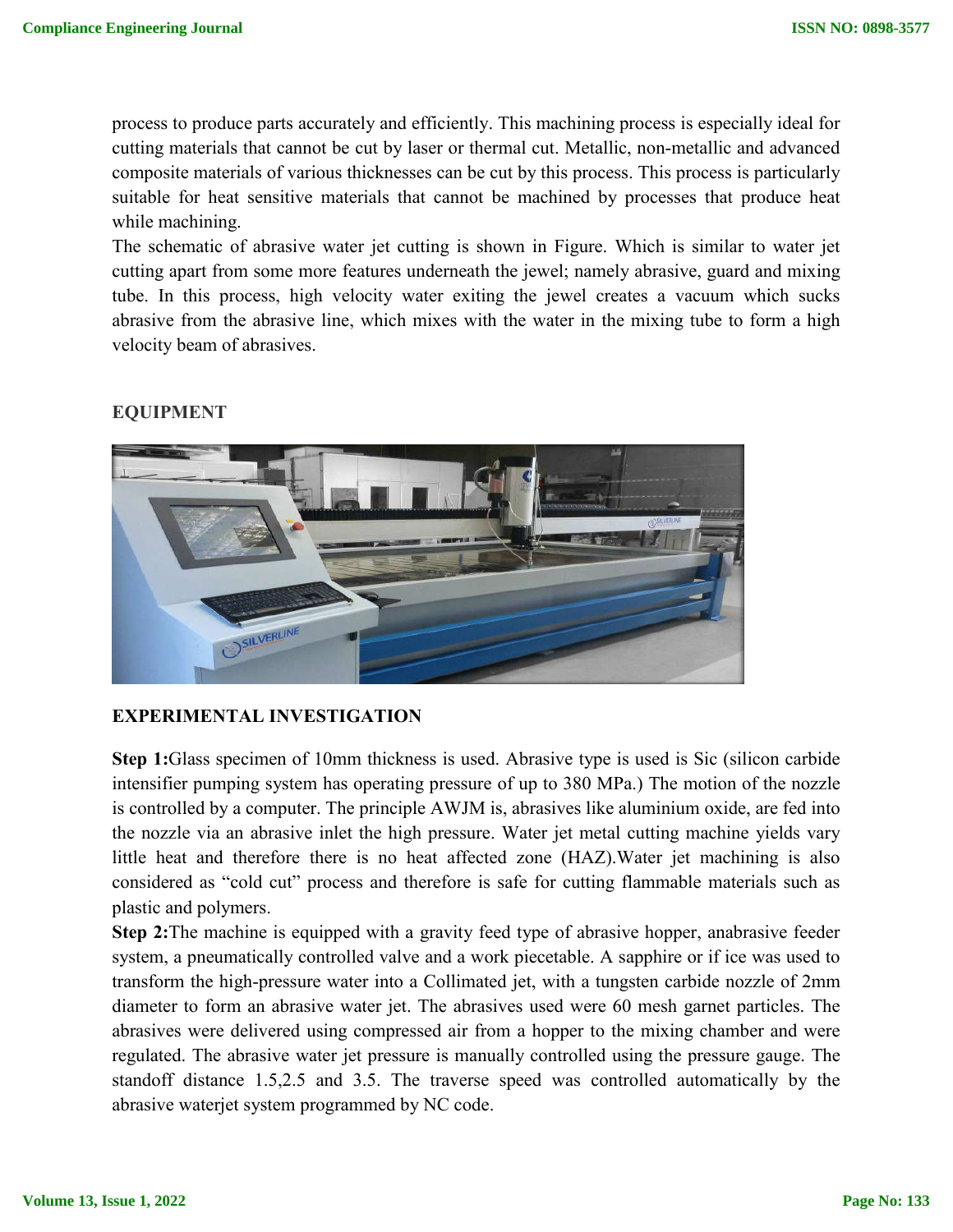**Step 3:**To achieve a thorough cut it was required that the combination of the process variables give the jet enough energy to penetrate through the specimens. The variables in AWJM was varied and readings were taken with combination of process parameters together the required data. Three different readings were taken at each sample and the average readings were calculated.

#### **PARAMETERS CONSIDERED:**

- PRESSURE
- METAL REMOVAL RATE (MRR)
- STAND OF DISTANCE (SOD)

## **MACHINING OPERATION:**



**FINAL WORK PIECE:**

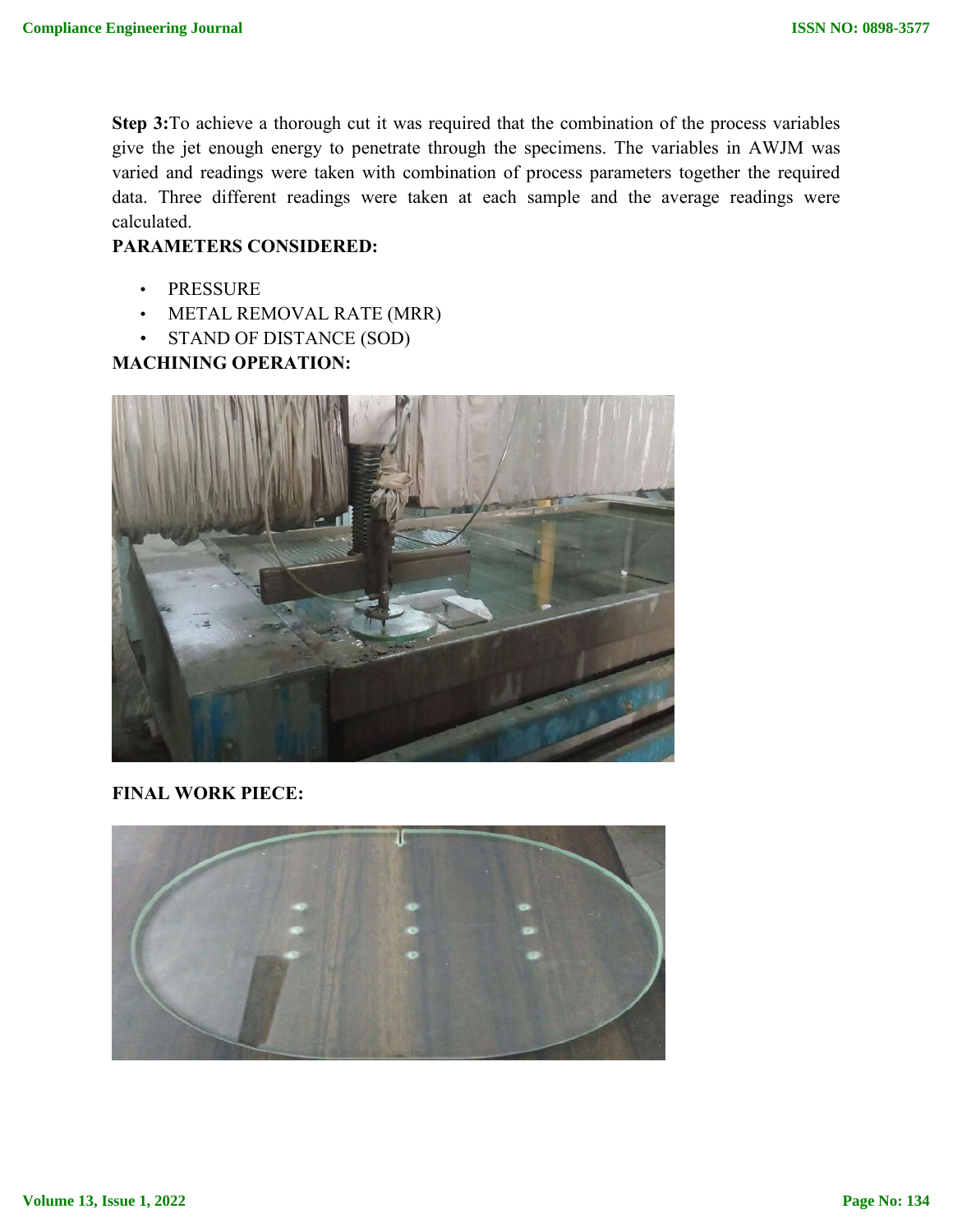## **OPTIMISATION USING TAGUCHI & ANOVA**

## **Taguchi Design**

#### Taguchi Analysis: MRR versus PRESSURE, AFR, SOD Response Table for Signal to Noise Ratios Larger is better

| Larger is better |                 |               |       |  |
|------------------|-----------------|---------------|-------|--|
| Level            | <b>PRESSURE</b> | <b>AFR</b>    | SOD   |  |
| 1                | 11.44           | 15.44         | 17.05 |  |
| $\overline{2}$   | 16.80           | 15.66         | 16.52 |  |
| 3                | 21.15           | 18.29         | 15.82 |  |
| Delta            | 9.71            | 2.85          | 1.23  |  |
| Rank             |                 | $\mathcal{L}$ | 3     |  |

Taguchi Analysis: KERF versus PRESSURE, AFR, SOD

## Response Table for Signal to Noise Ratios

#### Smaller is better

| Level          | <b>PRESSURE</b> | <b>AFR</b> | SOD   |
|----------------|-----------------|------------|-------|
| 1              | 16.82           | 16.82      | 15.99 |
| $\overline{2}$ | 16.82           | 17.65      | 16.82 |
| 3              | 16.82           | 15.99      | 17.65 |
| Delta          | 0.00            | 1.67       | 1.67  |
| Rank           | 3               |            | 2     |